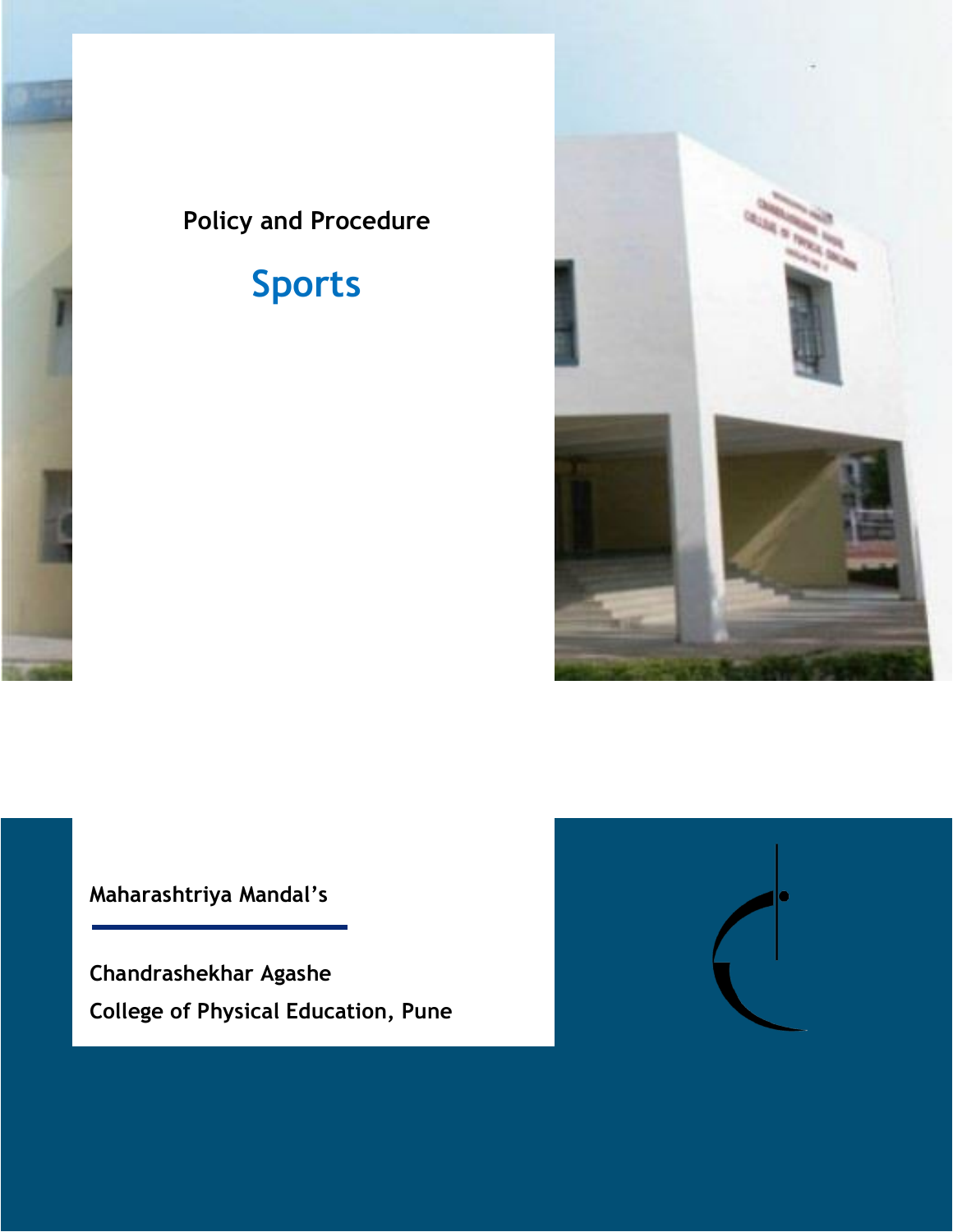

#### **Introduction**

We encourage all students to participate in a college sport as we firmly believe in its benefits. Participation in sports considered an important component of professional development of our pupils. We want to teach our pupils to be committed to their team and take responsibility for their actions. In order bring the awareness amongst the students we intend to draw a **"College Sports Policy"**.

#### **Policy**

College Sports policy at Chandrashekhar Agashe College of Physical aims to:

**"Ensure consistency in the provision of Intramural and extramural sports within the college curriculum."** 

#### **Policy Clarifies or provides:**

- 1. Participation and organisation of Intercollegiate Sports Competitions
- 2. Participation and organisation of Invitational Intercollegiate/ interschool and Open Sports Competition (with conditional Approval)
- 3. Participation and organisation of Inter zonal Sports Competition
- 4. Participation and organisation of University Sports Competition
- 5. Participation in State and National Competition (with conditional Approval)
- 6. The roles, responsibilities and rights of those individuals involved in sporting participation and provision within the College.

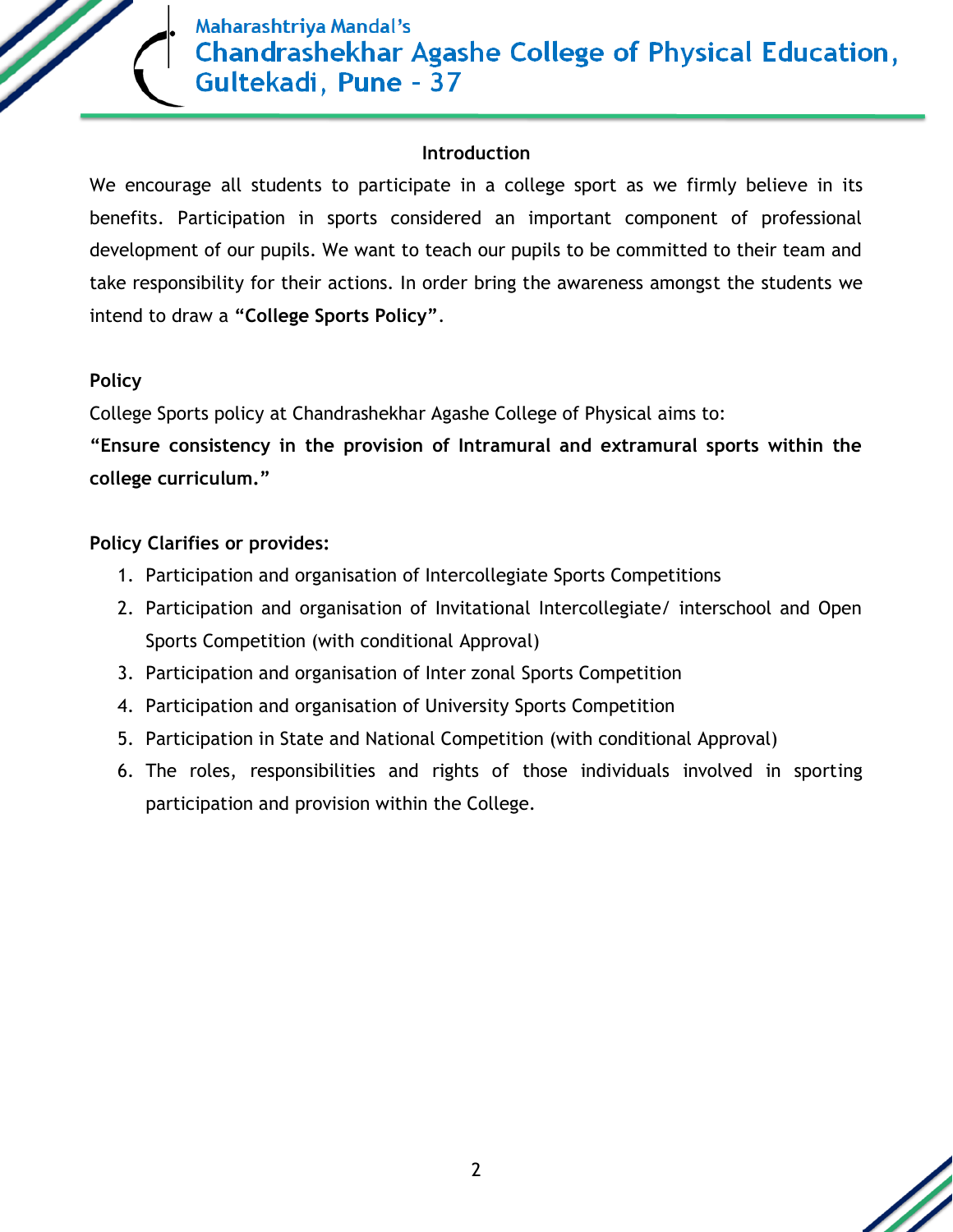

#### **Scope**

Participation and Organization of following sports competitions.



#### **Procedure**

- a) Newly admitted students will be oriented with the College Sports policy and eligibility criteria of intercollegiate sports.
- b) Details of the student will be taken about their game and previous participation.
- c) Intercollegiate sports competition schedule will be displayed on the notice board.
- d) Schedule of selection trials will be displayed on notice board by respective in charge faculty.
- e) One Sports Coordinator from each year will coordinate about the whole selection process with the students.
- f) After declaration of selected team, practice camp will be organised. These camps have to organise by the senior student or the sports coordinator.
- g) Selected students will submit their required documents with prescribed format with captain or senior player in the team.
- h) For filling of online eligibility form student have to coordinate with office staff for deciding the time and date.
- i) After filling of online eligibility forms faculty in charge will check the forms in details.

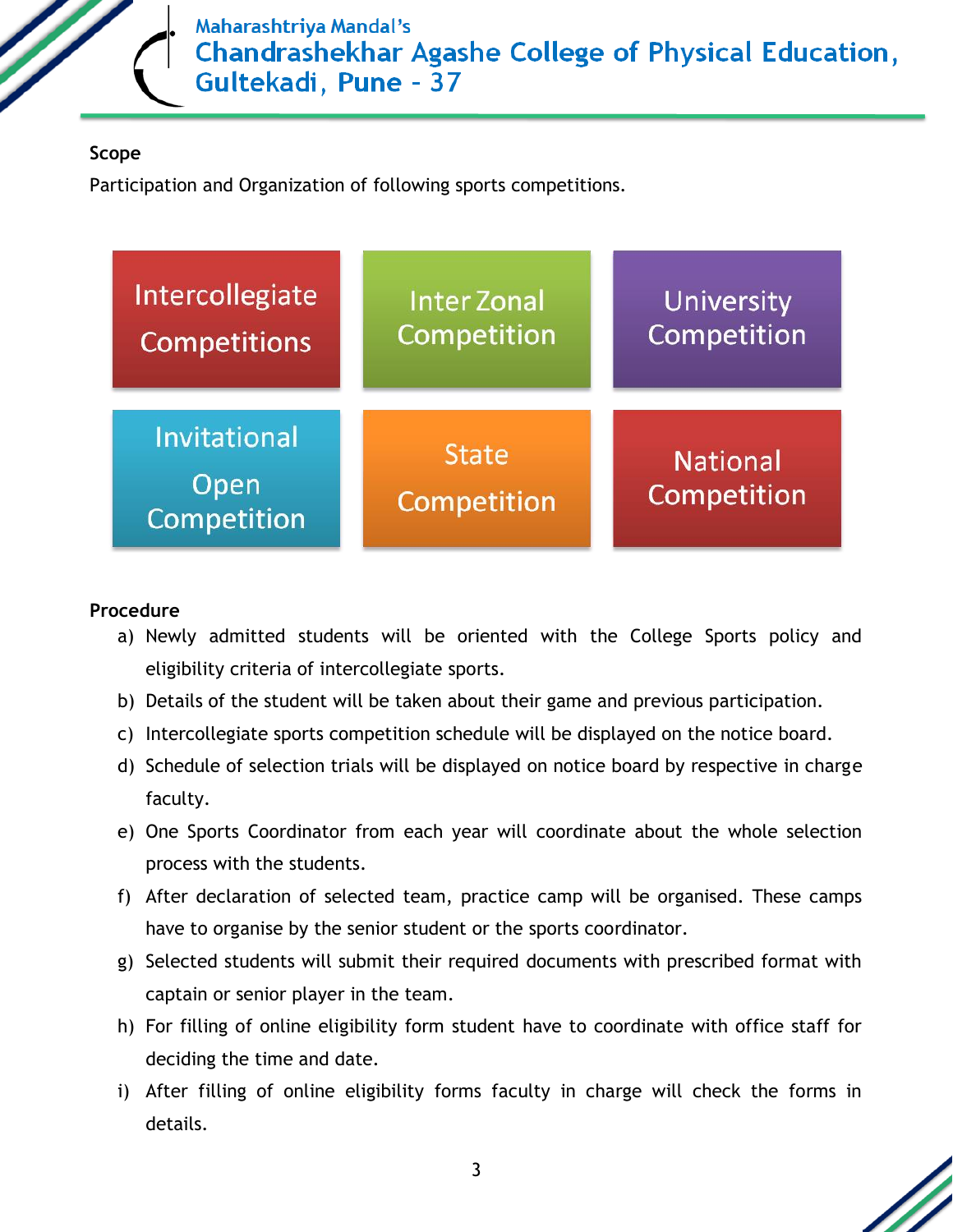

- j) All the corrected forms will be sent to the Principal for signature and attestation.
- k) Copy of selected students with their roll no, course and div will be send to attendance, exam department and office for further process.
- l) Fully filled and attested forms will be sent to Intercollegiate sports committee on the day of reporting of the sport competition with the hands Master Degree student or the senior student from the team.
- m) Corrections or changes will be done if suggested by Intercollegiate sports committee.
- n) On the day of competition team will report half an hour before the schedule time of the match with their college I cards.
- o) In charge faculty will accompany the time for the matches.
- p) Detail of all results and performances will be recorded in the prescribed format for annual report.

#### **Rules and Regulations**

- a) One student can participate in any 2 University recognised sports excluding Athletics at intercollegiate level.
- b) Female students can allowed participating in more than two sports only in the case of women team fails to meet required no of players to prepare the team.
- c) For participation in open sports competition prior approval of in charge Teacher and Principal is must. For approval student have to produce required documents.
- d) On duty attendance will be considered as 3 Days for one intercollegiate sport competition, 3 days for Inter-zonal sport competition, 15 days for University sport competition.
- e) For selection in the college team student have to undergo selection trials as per the schedule displayed by college.
- f) Along with the merit or performance the attendance in the practice camp, overall behaviour will be considered for the selection.
- g) Selected students have to fill the online eligibility form at least 8 days prior to reporting of the competition.
- h) Defaulter student in any category will not consider for the selection.

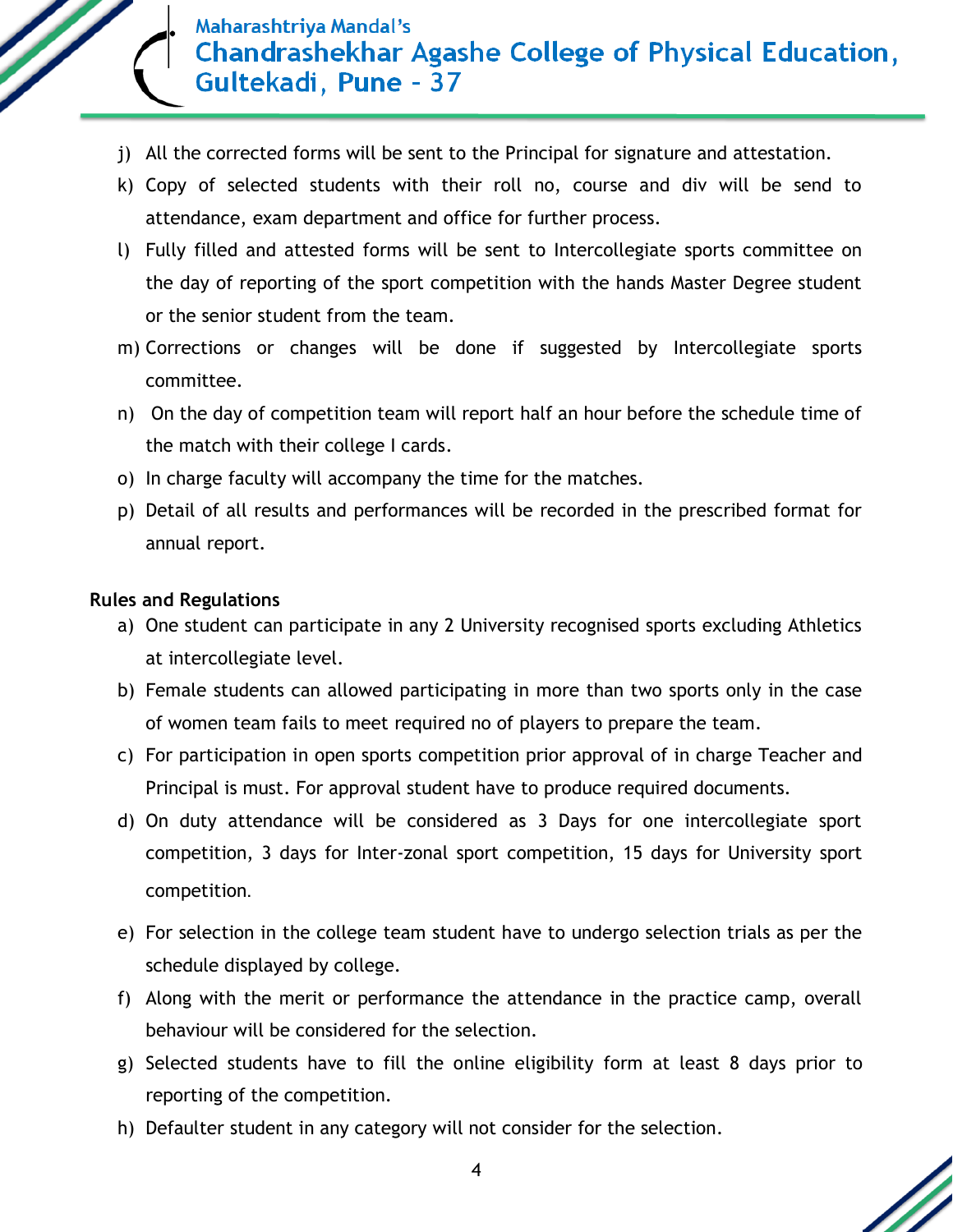

i) Student will be given only two chances to reappear for ground exam or tutorial he/she had missed during extramural competition.

# **Roles and Responsibilities**

#### **The College**

- a) The college will give priorities to Sports and shall consider it as an integral part of the college academic programme.
- b) The college will make necessary arrangement for on duty attendance.
- c) The college will make available necessary funds, equipment and infrastructure to practice and participate in the sports competition.
- d) The college will make necessary financial provision for the Travelling Allowances to the students who participate at Inter Zonal level Competition.
- e) The college will make necessary financial provision for the meritorious students for each year after consultation with the Principal.
- f) The college will make necessary arrangement for filling of Sports eligibility forms in the college.
- g) The college will make necessary arrangement if students miss the tutorial or any internal exam due to Intercollegiate, Zonal, University or any sports competition with prior permission.

#### **The Student:**

- a) The student shall abide all the rules and regulation made for intercollegiate sports competition.
- b) The student should maintain the discipline throughout the competition.
- c) The students have to fill the necessary forms for their on duty attendance, tutorials, ground exams, travelling allowances and any form required time to time by the college.
- d) For Open sports competition it is the sole responsibility of the student about his/her participation with prior permission.
- e) Students must be present for the selection trials organised by the college.
- f) Students have to submit all his/ her documents in the prescribed format required for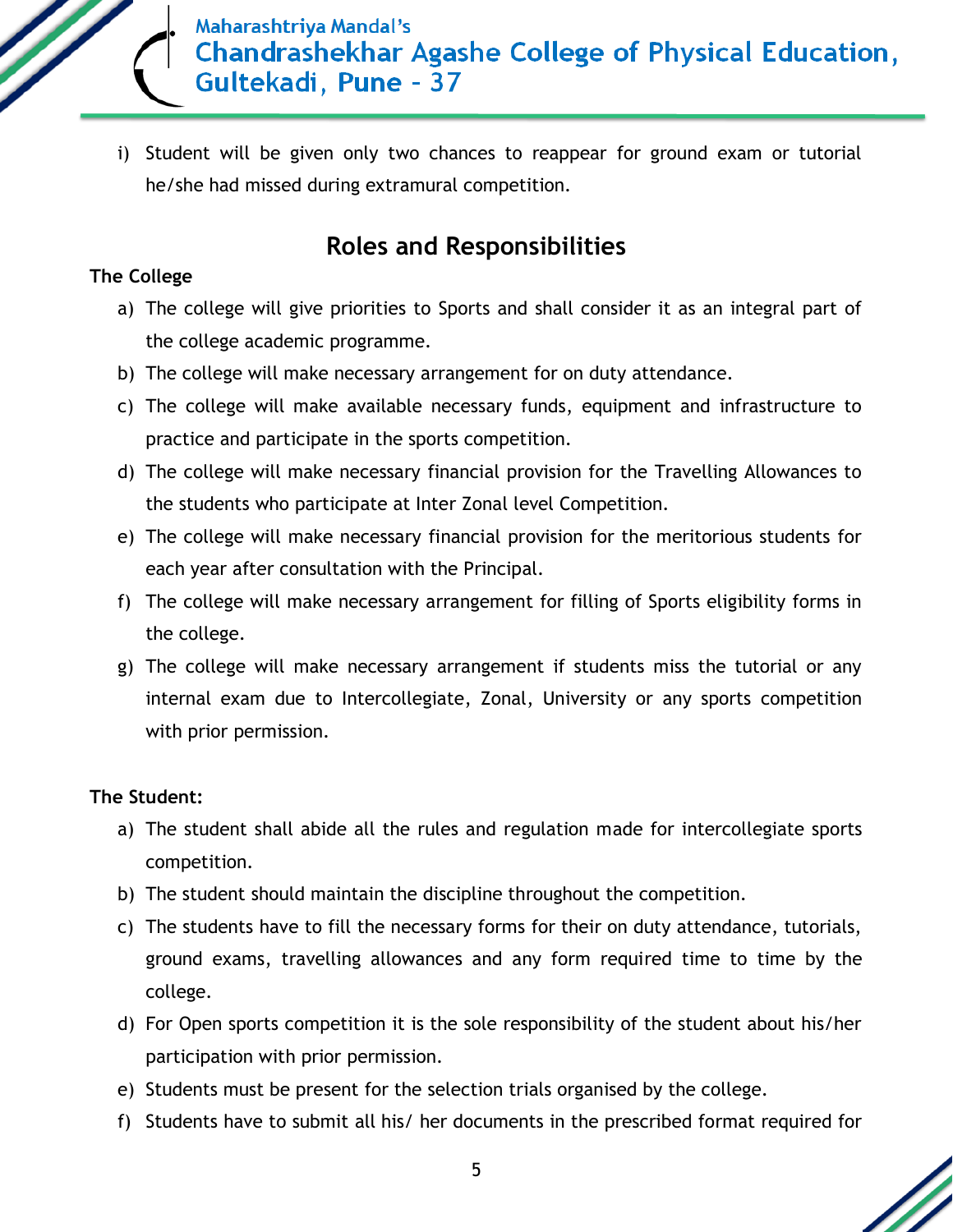

filling the university sports eligibility form. They have fill the form before 8 days of reporting of the competition.

g) He/she will be responsible for filling his/her sports eligibility form in time.

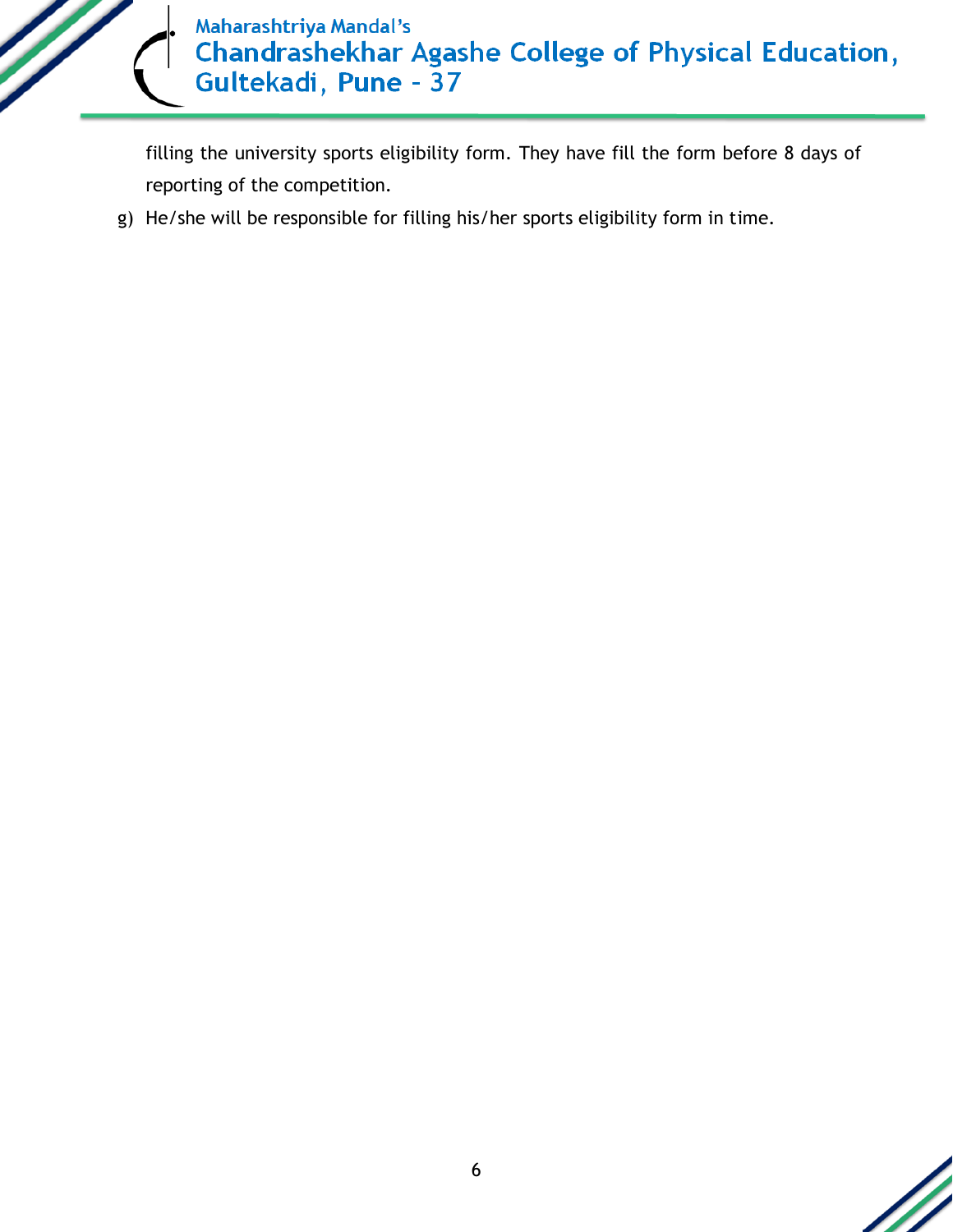

# **मराठी रूपाांतर**

#### **प्रस्तावना**

विदयर्थ्यांच्या व्यावसायिक विकासामध्ये क्रीडा प्रकारांमधील सहभाग हा अतिशय महत्वाचा समाजाला जातो. महाविद्यालयातील सर्व विद्यार्थ्यानी क्रीडा प्रकारांमध्ये सहभागी व्हावे या साठी आम्ही सतत प्रोस्ताहन देत असतो. आमचे विदयार्थी हे एकसंघ असवेत आणि त्यांनी त्याच्या प्रत्येक कृतीची जबाबदारी घ्याविव्व त्याची जाणीव होण्यासाठी आम्ही आमचे क्रीडा धोरण आखले आहे.

## **धोरण**

- अ) स्पर्धात्मक स्तरावर विद्यार्थ्यांना सहभागी होण्यास प्रोस्ताहन देणे व विद्यापीठ स्तरावर त्यांची क्रीडा कौश्यले विकास करणे.
- आ)स्प्रधीत्मक स्तरावरील सहभाग संधी दिल्याने आयोजन व प्रशासनाचा अनुभव येऊन भविष्यातील आंतर महाविद्यालयीन, आंतर शालेय, फिटनेस व मनोरंजनात्मक स्पर्धा आयोजनासाठी फायदा होईल.
- इ) विद्यार्थ्यांना आनंद, सहकार्याची भावना, नेतृत्व आणि अन्याय विकसित करण्याची संधी उपलब्ध करून देते.
- ई) विदयार्थ्यांमध्ये असलेला ताण, तणाव, औदासिन्य आणि आक्रमकतेला योग्य दिशा देण्यासाठी संधी उपलब्ध करून देणे व यश मिळाल्याची भावना निर्माण करणे.
- उ) आंतर महाविद्यालयीन क्रीडा स्पर्धांचे आयोजन व सहभाग.
- ऊ) निमंत्रित आंतर महाविद्यालयीन, आंतरशालेय व खुल्या स्पर्धांचे आयोजन (पूर्व परवानगीने) ऋ) आंतर विभागीय क्रीडा स्पर्धांचे आयोजन व सहभाग.

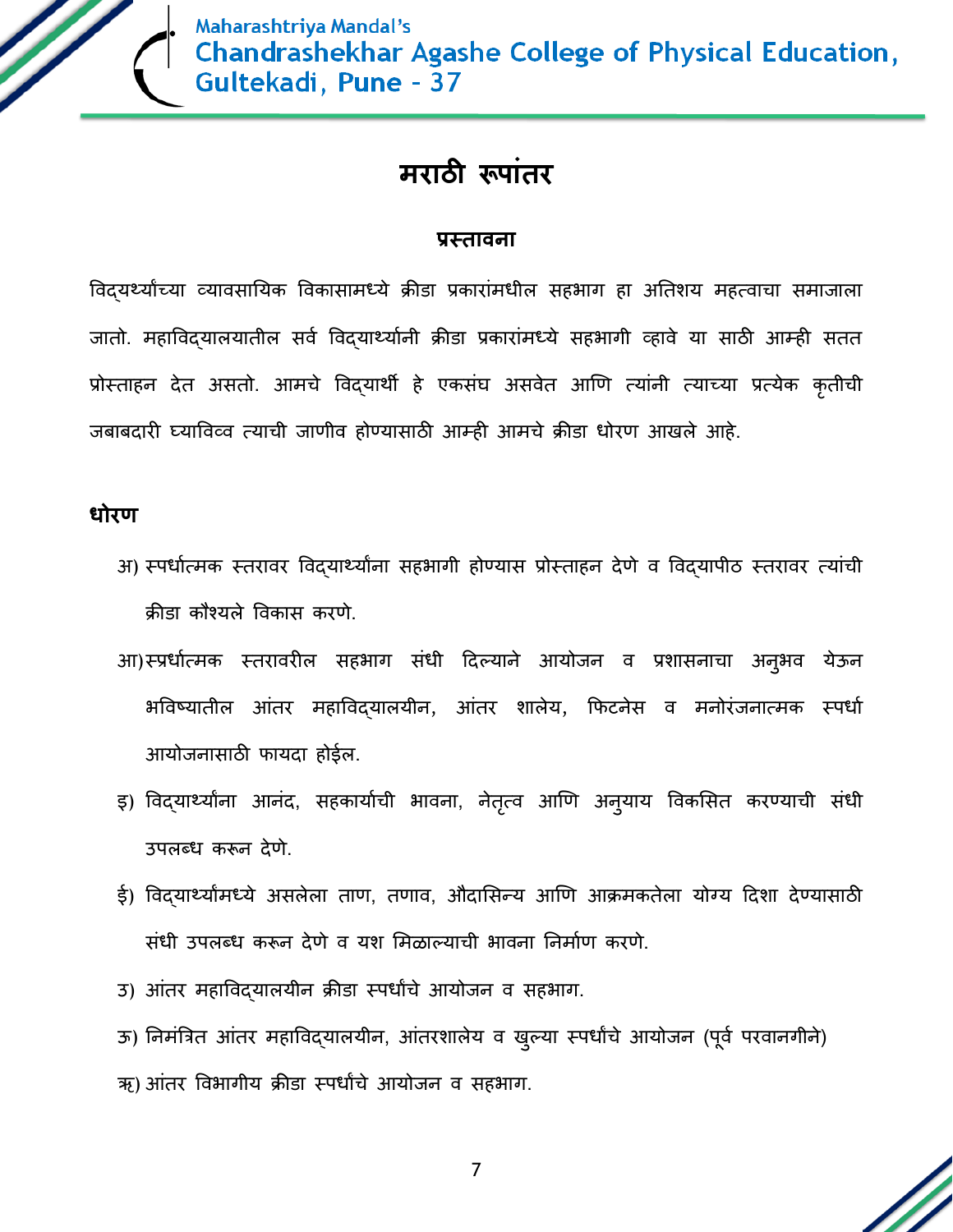

- ऌ) आंतर विदयापीठ क्रीडा स्पर्धांचे आयोजन व सहभाग.
- ऍ) राज्य व राष्ट्रीय स्तरावरील स्पर्धांमध्ये सहभाग. (पूर्व परवानगीने)
- ऎ) स्पर्धामध्ये सहभाग घेणाऱ्या सर्वांची भूमिका, जबाबदाऱ्या आणि हक्क ठरवणे.

## **व्याप्ती**

पुढील स्पर्धांमध्ये सहभाग आणि आयोजन करणे



# **पद्धती**

अ) नवीन प्रवेश घेतलेल्या विद्यार्थ्यांना महाविद्यालयाच्या क्रीडा धोरण विषयी अवगत केले जाईल. आ)त्याच वेळेस विद्यार्थ्यान कडून आवशक्य असलेली संपूर्ण माहिती जमा करून घेतली जाईल.

- इ) क्रीडा स्पर्धांचे वेळापत्रक सूचना फलकावर लावले जाईल.
- ई) संबधीत खेळाच्या शिक्षकाकडून निवड चाचणीचे वेळापत्रक हेसूचना फलकावर लावले जाईल.
- उ) प्रत्येक वर्षातील एका खेळाडू प्रतिनिधीकडून संपूर्ण निवड प्रक्रीये विषयी समन्वय ठेवला जाईल.

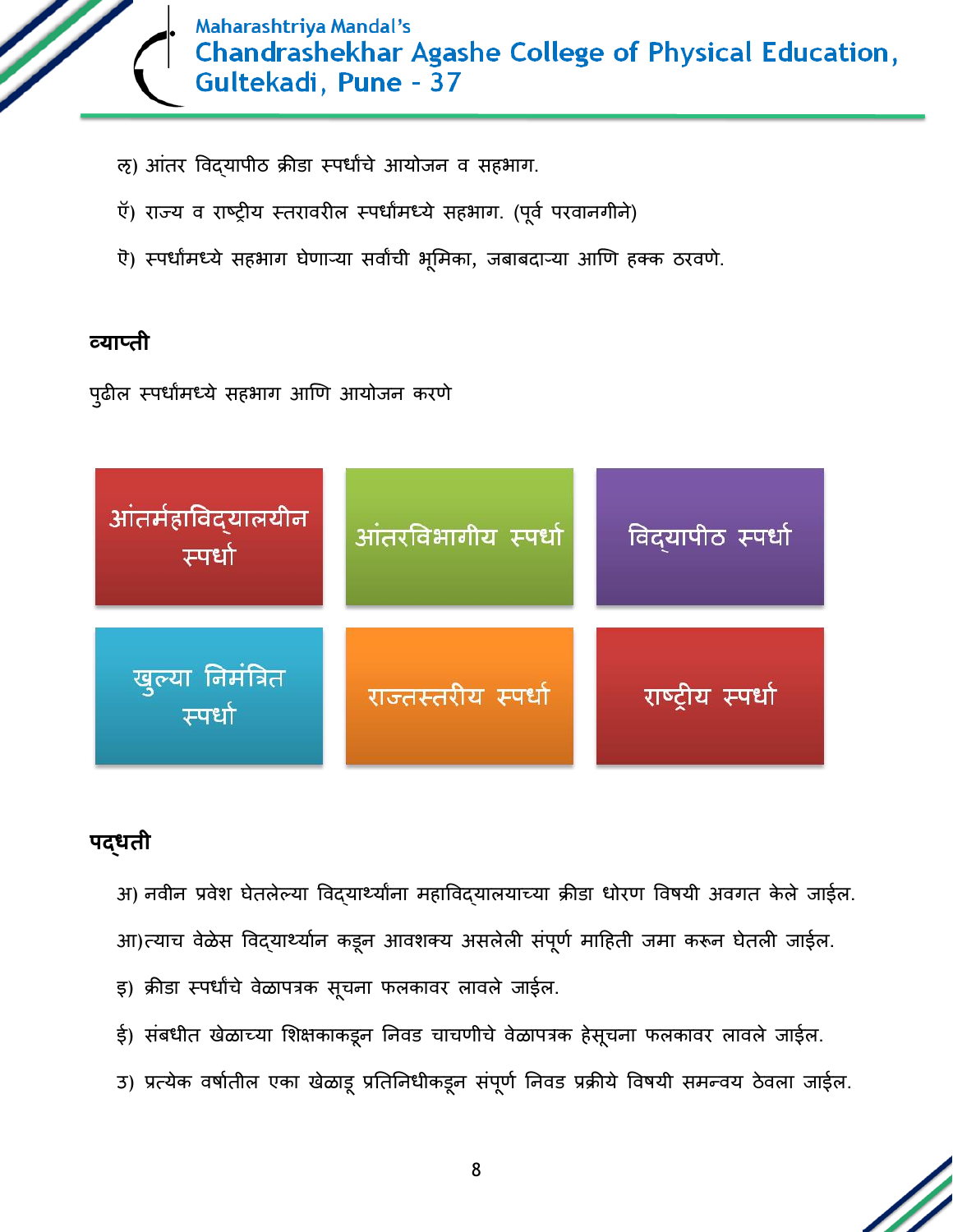

- ऊ) संघ निवड झाल्या नंतर सराव शिबिराचे आयोजन हे खेळाडू प्रतिनिधी किंवा वरिष्ठ विद्यार्थ्यान मार्फत केले जाईल.
- ऋ) निवड झालेले खेळाडूना संघाच्या कर्णधाराकडे आवशक नमुन्या मध्ये कागदपत्रांची पूर्तता करावी लागेल.
- ऌ) पात्रता फॉर्म भरण्यासाठी खेळाडूंनी कार्यालयातील कर्मचार्यांबरोबर संपर्क साधून वेळ ठरवावी.
- ऍ) ऑनलाईन फॉर्म भरून झाल्यावर विभाग प्रमुख कडून त्याची तपासणी होईल.
- ऐ) सर्व तपासलेले फॉर्म सही व शिक्यांसाठी प्राचार्याकडे पाठवले जातील.
- ए) निवड झालेलेया खेळाडूंची यादी (रोल नं, तुकडी, वर्ष) परीक्षा विभाग, उपस्तीथी विभाग व कार्यालयाकडे पाठवण्यात येईल.
- ऐ) मास्टर डिग्री किंवा वरिष्ट खेळाडूच्या हस्ते सर्व आवशक बाबींची पूर्तता झालेले फॉर्म हे आंतर महाविद्यालयीन समिती कडे स्पर्धा नावनोदणीच्या दिवशी पाठवली जाईल.
- ऑ)आंतर महाविद्यालयीन समितीने जर काही बदल सूचवल्यास टे बदल केले जातील.
- ओ) स्पर्धेच्या दिवशी संघ सामन्याच्या अर्धा तास आधी संघ महाविद्यालयीन ओळखपत्रांसह उपस्िीि असल्ययची नोंद करेल.
- ओ) संबंधित शिक्षक सामन्यांसाठी हजर असतील.
- औ) निकाल व कार्यमनाची वार्षिक अहवालासाठी आवश्यक असलेल्या विहित नमुन्यान मध्ये नोंद केली जाईल.

#### **ननयम**

अ) एखादा विद्यार्थी हा विद्यापीठ मान्य कोणत्याही (अथ्लेटिकस सोडून) दोन क्रीडा स्पर्धांमध्ये सहभयगी होऊ शकिो.

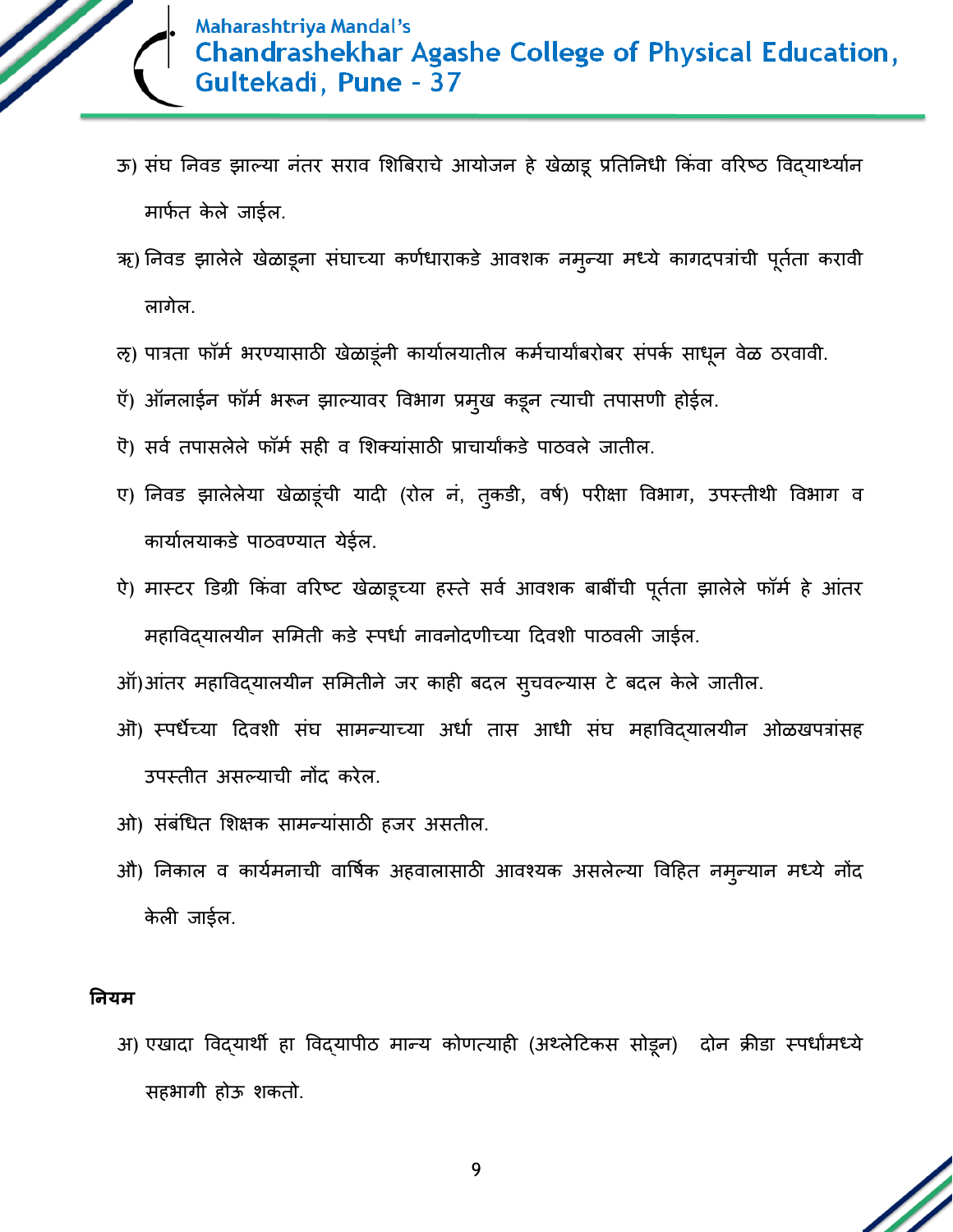

आ)स्पर्धांसाठी जर महिलांचा संघ पूर्ण होत नसेल तर एका पेक्षा जास्त क्रीडा प्रकारांमध्ये महिला खेळयड्नय सांधी ददली जयईल.

- इ) खुल्या क्रीडा स्पर्धांमध्ये सहभागी व्यायचे असेल तर प्राचार्य व विभाग प्रमुख हयांची परवानगी घेणे अनिवार्य आहे. परवानगीसाठी विदयार्थ्यांना आवश्यक कागदपत्रांची पूर्तता करावी लागेल.
- ई) आंतर महाविद्यालयीन स्पर्धांसाठी ३ दिवस, आंतर विभागीय स्पर्धांसाठी ३ दैव्स आणि विद्यापीठ स्पर्धांसाठी १५ दिवस कर्त्यव्य उपस्तिती धरली जाईल.
- उ) महाविदयालयाच्या संघात निवड होण्यासाठी महाविदयालयाने वेळोवेळी दिलेल्या वेळा पत्रका नुसार विदयार्थ्यास निवड चाचणीस उपस्तीत राहावे लागेल.
- ऊ) संघातील निवडी करिता क्रीडा कार्यमानाबरोबर सराव शिबिरातील उपस्तिती, एकंदर वर्तणुकीचा विचार केला जाईल.
- ऋ) निवड झालेल्या विद्यार्थ्यांस स्पर्धा नाव नोंदणीच्या किमान ८ दिवस आधी पात्रता फॉर्म भरावा लागेल.
- ऌ) कोणत्याही प्रकारचा डिफौल्थर विद्यात्यास संघ निवडी साठी ग्राह्य धरले जाणार नाही.
- ऍ) आंतर महाविद्यालयीन, आंतर विभागीय व विद्यापीठ स्पर्धांमुळे अंतर्गत परीक्षा देता न आल्यास त्या विद्यार्थ्यास दोनदा संधी देण्यात येईल.

### कर्तव्य आणि जबाबदा**न्या**

#### **महाववद्यालय**

- अ) महाविदयालय क्रीडा सहभागास प्राधान्य देऊन शैक्षणिक उपक्रमांचा अविभाज्य अंग समजेल.
- आ) विद्यर्थ्यांची स्पर्धा काळातील उपस्थिती लावण्यासाठी महाविद्यालय योग्य ती व्यवस्था करेल.
- इ) सरावासाठी व स्पर्धेत सहभाग घेण्यासाठी आवश्यक्य असलेल्या आर्थिक, साहित्य व पायाभूत